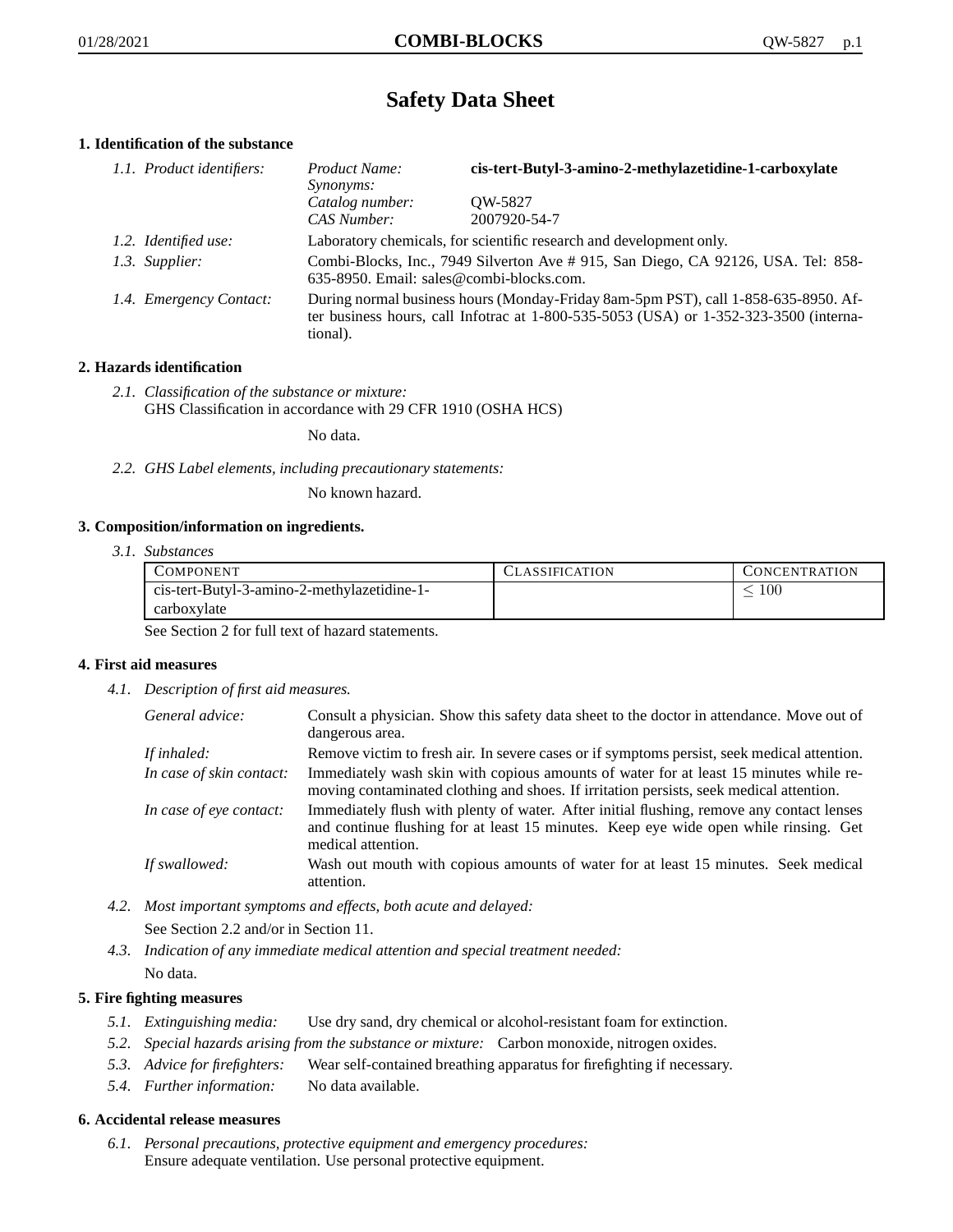- *6.2. Environmental precautions:*
	- Should not be released into the environment. See Section 12 for additional ecological information.
- *6.3. Methods and materials for containment and cleaning up:* Sweep up or vacuum up spillage and collect in suitable container for disposal.
- *6.4. Reference to other sections:* Refer to protective measures listed in Sections 8 and 13.

# **7. Handling and storage**

- *7.1. Precautions for safe handling:* Avoid contact with skin and eyes. Avoid inhalation of vapour or mist. Keep away from sources of ignition - No smoking. Take measures to prevent the build up of electrostatic charge. For precautions see section 2.2.
- *7.2. Conditions for safe storage, including any incompatibilities:* Store refrigerated. Keep container tightly closed in a dry and well-ventilated place. Containers which are opened must be carefully resealed and kept upright to prevent leakage.
- *7.3. Specific end use(s):* Laboratory chemicals, for scientific research and development only.

## **8. Exposure Controls / Personal protection**

*8.1. Control parameters:*

*Components with workplace control parameters:* Contains no substances with occupational exposure limit values. *8.2. Exposure controls:*

*Appropriate engineering controls:* Ensure that eyewash stations and safety showers are close to the workstation location. Ensure adequate ventilation, especially in confined areas.

*Personal protective equipment:*

| Eye/face protection:    | Wear appropriate protective eyeglasses or chemical safety goggles as described by OSHA's<br>eye and face protection regulations in 29 CFR 1910.133 or European Standard EN166.                                                                                                                                         |
|-------------------------|------------------------------------------------------------------------------------------------------------------------------------------------------------------------------------------------------------------------------------------------------------------------------------------------------------------------|
| Skin protection:        | Handle with gloves. Gloves must be inspected prior to use. Use proper glove removal<br>technique (without touching glove's outer surface) to avoid skin contact with this product.<br>Dispose of contaminated gloves after use in accordance with applicable laws and good<br>laboratory practices. Wash and dry hands |
| <b>Body Protection:</b> | Complete suit protecting against chemicals, Flame retardant antistatic protective clothing.,<br>The type of protective equipment must be selected according to the concentration and<br>amount of the dangerous substance at the specific workplace.                                                                   |
| Respiratory protection: |                                                                                                                                                                                                                                                                                                                        |

Control of environmental exposure: Prevent further leakage or spillage if safe to do so. Do not let product enter drains.

## **9. Physical and chemical properties**

*9.1. Information on basic physical and chemical properties*

| (a)               | Appearance:                                   | Liquid   |
|-------------------|-----------------------------------------------|----------|
| (b)               | Odour:                                        | No data  |
| (c)               | Odour Threshold:                              | No data  |
| (d)               | pH:                                           | No data  |
| (e)               | Melting point/freezing point:                 | No date. |
| (f)               | Initial boiling point and boiling range:      | No data  |
| (g)               | Flash point:                                  | No data  |
| (h)               | Evaporatoin rate:                             | No data  |
| (i)               | Flammability (solid, gas):                    | No data  |
| (j)               | Upper/lower flammability or explosive limits: | No data  |
| $\left( k\right)$ | Vapour pressure:                              | No data  |
| (1)               | Vapour density:                               | No data  |
| (m)               | Relative density:                             | No data  |
| (n)               | Water solubility:                             | No data  |
| $\circ$           | Partition coefficient: n-octanol/water:       | No data  |
| (p)               | Auto-ignition:                                | No data  |
| (q)               | Decomposition temperature:                    | No data  |
| (r)               | Viscosity:                                    | No data  |
| (s)               | Explosive properties:                         | No data  |
| (t)               | Oxidizing properties:                         | No data  |